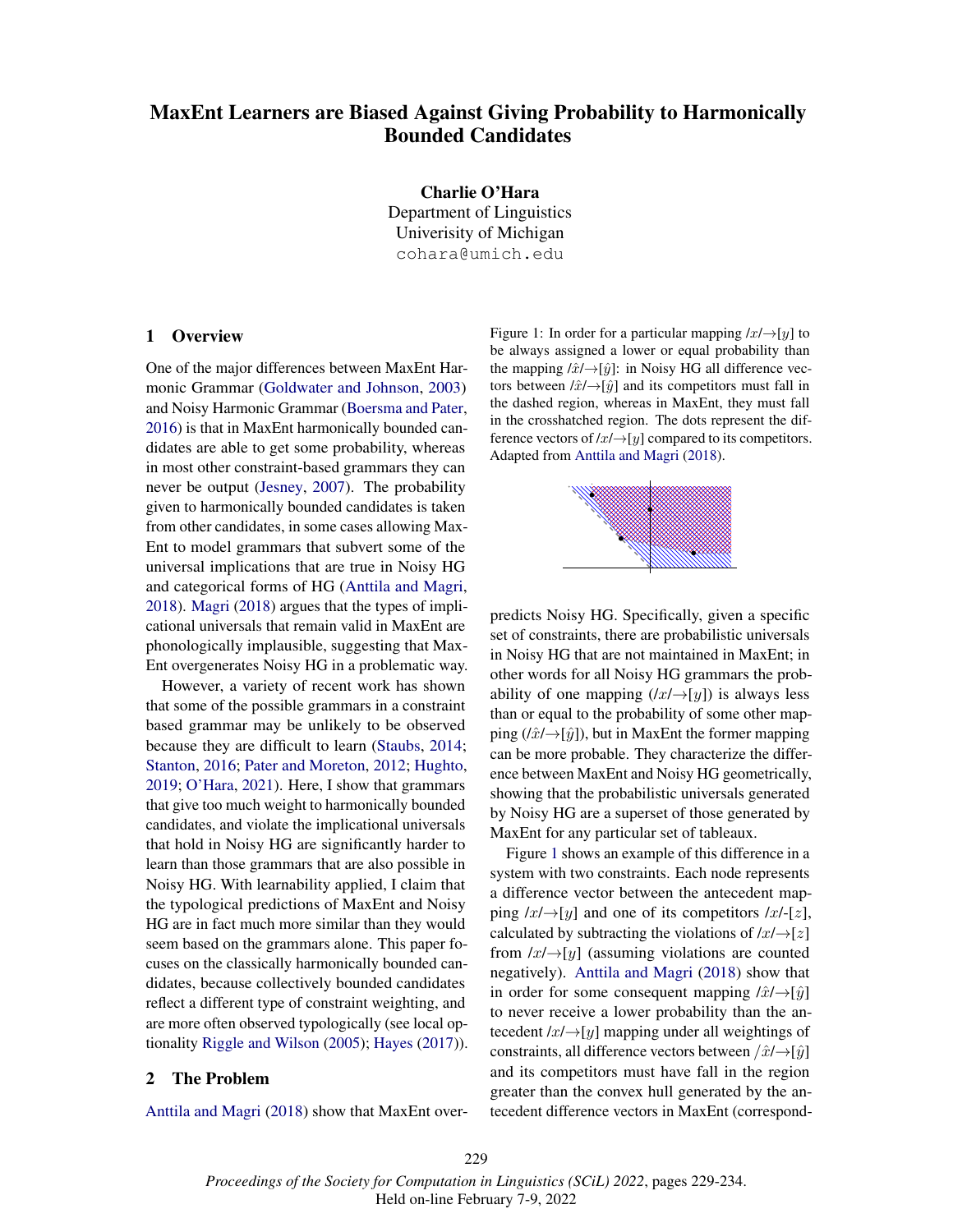| /CVI    | <b>ONSET</b> | DEP   |             |      |
|---------|--------------|-------|-------------|------|
| Weights | $w=2$        | $w=5$ | <b>HARM</b> | PROB |
| a. CV   |              |       |             | 0.88 |
| b. V    | $-1$         |       | $-2$        | 0.12 |
| /V/     | <b>ONSET</b> | DEP   |             |      |
| Weights | $w=2$        | $w=5$ | <b>HARM</b> | PROB |
| a. CV   |              | $-1$  | -5          | 0.05 |
| b. V    | -1           |       | $-2$        | 0.95 |

Table 1: Universal-Subverting Pattern in MaxEnt

ing to the crosshatched region).<sup>1</sup> In Noisy HG, the consequent's difference vectors can fall anywhere in the region greater than the convex *cone* generated by the antecedent difference vectors (also including the dashed regions). Here, I will argue that many of these cases are caused by the fact that MaxEnt assigns probability to harmonically bounded candidates but Noisy HG does not.

A simple concrete example emerges in syllable structure—using the constraints and candidates in Table 1, it is quite obvious in noisy HG that onsetful syllables map faithfully (/CV/-[CV]) at least as often as onsetless syllables do (/V/-[V]), since /CV/-[CV] harmonically bounds its competitor. However, in MaxEnt it is possible for the onsetless faithful mapping to receive more probability than the onsetful mapping, see Table  $1<sup>2</sup>$ This difference between MaxEnt and Noisy HG is directly caused by the harmonically bounded candidate /CV/-[V] being able to take probability from the /CV/-[CV] mapping only in MaxEnt. This type of *classically harmonically bounded* candidate can only receive any probability when the bounding constraints (here MAX and ONSET) are sufficiently low-weighted. This difference is geometrically represented in Figure 2. The filled dot represents the difference vector between /V/→[V] and  $/V/ \rightarrow [CV]$ , whereas the unfilled dot represents the difference vector between  $/CV$  $\rightarrow$ [CV] and  $/CV/ \rightarrow [V]$ . Crucially, the unfilled dot falls only in the dashed region, but not the crosshatched region.

Harmonically bounded candidates show particular geometric properties. A harmonically bounded

Figure 2: Geometric representation of the onset typology with DEP and ONSET.



candidate violates a superset of the violations of some other candidate. If the candidate is bounded by the target mapping, the difference vector between the target vector and the candidate will be non-negative for all constraints, placing it in the first quadrant (top right) of the graph. If a candidate is harmonically bounded by some other candidate, it will be at least as large (component by component) than the candidate that harmonically bounds it. The second case is less problematic in MaxEnt because if  $\lceil x \rceil - \lceil y \rceil - \lceil z \rceil$  harmonically bounds  $\lceil x \rceil - \lceil y \rceil - \lceil y \rceil$  $[\hat{z}]$ , and the difference vector for  $[\hat{z}]$  falls outside of the cross hatched region for some antecedent vector, so must the difference vector for  $[z]$ . On the other hand, as seen in the example above, when the target mapping harmonically bounds a candidate, that candidate can fall in the first quadrant, but below the convex hull generated by the set of antecedent difference vectors. We can see that a large portion of the difference vectors that behave differently in MaxEnt and Noisy HG are of this subtype—they fall in the region in the first quadrant under the convex hull.<sup>3</sup> Harmonically bounded candidates only receive probability under certain restricted weighting conditions—as the weight of the harmonically bounded constraints increases, the probability assigned to candidates bounded by those constraints becomes vanishingly small. If not all weighting conditions are equally easy to learn, is it possible that it is particularly hard to learn constraint weightings that would assign a significant probability to harmonically bounded candidates?

<sup>&</sup>lt;sup>1</sup>As long as the number of competitors for the antecedent and consequent are the same.

<sup>&</sup>lt;sup>2</sup>So that this system can be represented two-dimensionally, here I am excluding MAX, as well any constraints or candidates with codas. These will be introduced later in the paper for the simulations. This situation is the same as if MAX was weighted zero, and NOCODA was weighted very high.

<sup>3</sup>There are two other regions that differentiated MaxEnt and Noisy HG—in this two-dimensional representation, the triangle generated by the origin, the y-axis and the left edge of the convex cone, and the triangle generated by the leftmost difference vector, the left edge of the cone, and the left edge of the region larger than the convex hull. I save characterization of these regions for future work.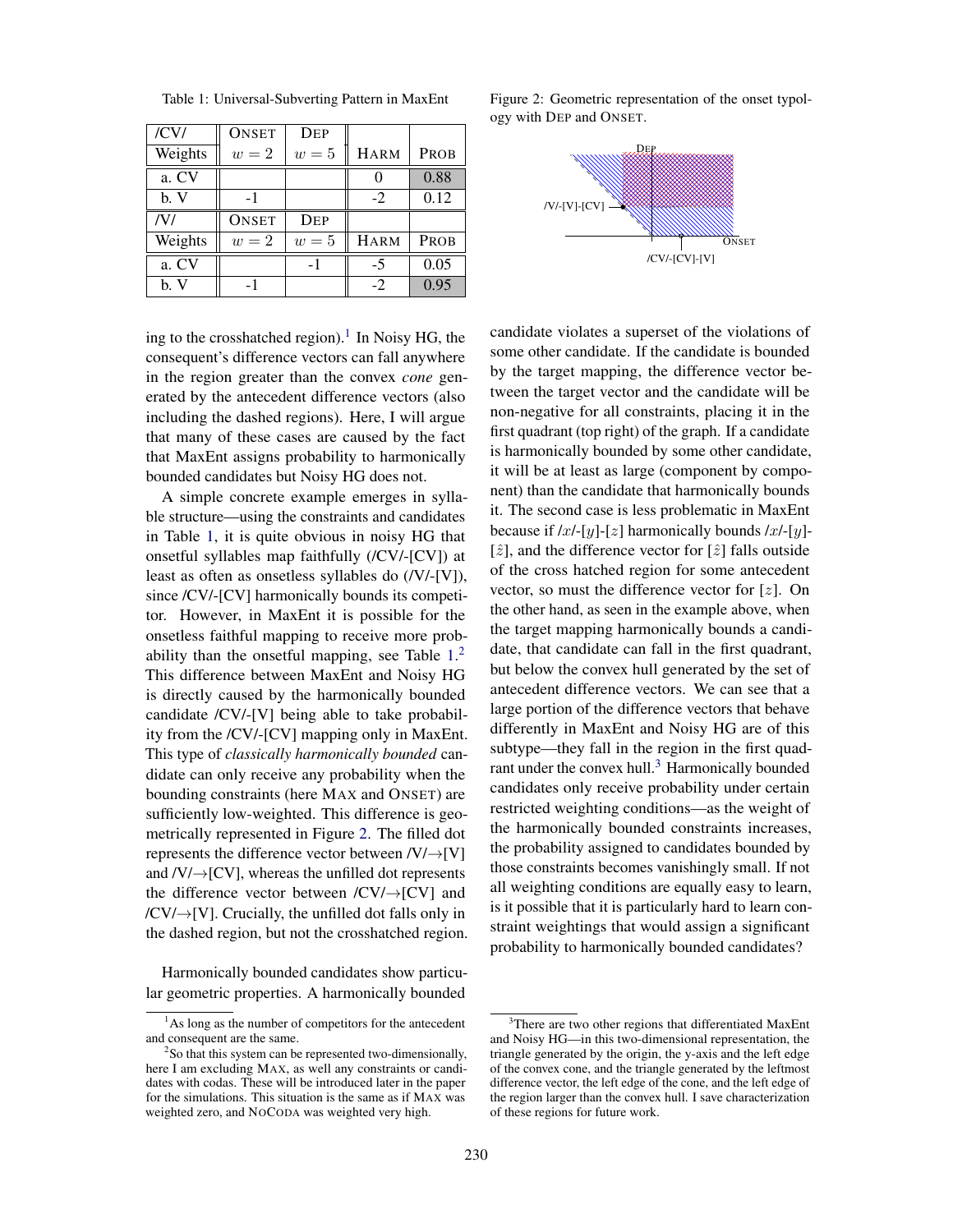| 2a. Categorical Pattern          |                |          |       |      |
|----------------------------------|----------------|----------|-------|------|
|                                  | Output         |          |       |      |
| Input                            | [CV]           | [V]      | [CVC] | [VC] |
| /CV/                             | 1              | 0        | 0     | 0    |
| /V/                              | 0              | 1        | 0     | 0    |
| /CVC/                            | 0              | 0        | 1     | 0    |
| /VC/                             | 0              | 0        | 0     | 1    |
| 2b. Universal Respecting Pattern |                |          |       |      |
|                                  | Output         |          |       |      |
| Input                            | [CV]           | [V]      | [CVC] | [VC] |
| /CVI                             | 1              | 0        | 0     | 0    |
| /V/                              | .5             | $.5\,$   | 0     | 0    |
| /CVC/                            | $.5\,$         | $\theta$ | .5    | 0    |
| /VC/                             | .25            | .25      | .25   | .25  |
| 2c. Universal Subverting Pattern |                |          |       |      |
|                                  | Output         |          |       |      |
| Input                            | [CV]           | [V]      | [CVC] | [VC] |
| /CV/                             | $.5\,$         | .5       | 0     | 0    |
| /V/                              | 0              | 1        | 0     | 0    |
| /CVC/                            | .25            | .25      | .25   | .25  |
| /VC/                             | $\overline{0}$ | .5       | 0     | .5   |

Table 2: Patterns under consideration

#### 3 Learnability

To evaluate the learnability of different classes of grammars, I make us of agent-based generational learning simulations (Kirby and Huford, 2002; Kirby, 2017). These simulations make use of a series of learning agents using the Perceptron learning algorithm (Rosenblatt, 1958; Jäger, 2003; Boersma and Pater, 2016); each initialized following conventional assumptions in the phonological learning literature (i.e. markedness constraints weighted high faithfulness low (Gnanadesikan, 2004; Tesar and Smolensky, 2000; Jesney and Tessier, 2011)). Learners are exposed to a limited number of input-output mappings randomly chosen from their target grammar (each underlying syllable type is sampled equally frequently, surface forms sampled according to the target grammar). After the learner is exposed to the number of forms (here 7000 forms per generation), the learner *matures* and whatever grammar it learned is used as the target grammar for the next learner. Each run of the simulation consists of 15 generations, with the first generation exposed to whatever grammar is being tested.

Three types of patterns were tested: one fully categorical pattern available in MaxEnt and Noisy HG

Figure 3: Resulting patterns after 15 generations.



(2a), one variable grammar that is consistent with the implicational universals (2b), and one variable grammar that subverts the implicational universals (2c). Notably, only the last pattern gives any probability to harmonically bounded candidates.

### 4 Simulation Results

The simulations show that the categorical patterns are learned most consistently, followed by the universal-respecting variation patterns. The universal-subverting patterns available only in Max-Ent are learned consistently worse than the other types of patterns on multiple metrics. First, the universal subverting patterns require much more data to be learned accurately, as shown by the number of iterations it took to learn the pattern on average in the first generation (Table 3). Further we can look the end result of the 20 runs performed for each simulation to see how stably the pattern is learned across generations, which allows us to see how likely a pattern is to change, and how likely a pattern is to be innovated. Figure 3 presents the results after fifteen generations, classified according to what the initial target pattern was, and what the pattern the final generation learned would be classified as. It can be seen that the categorical pattern is learned fully stably under these parameters; whereas the universal respecting variation changes in 12 of the 20 runs, often reducing the variability of the pattern. Finally, the universal subverting patterns are learned very unstably, changing into a type of pattern that can be modeled in Noisy Harmonic Grammar in all 20 runs.

Table 3: # of iterations needed to learn each pattern.

| Grammar Type | <b>Iterations Needed</b> |
|--------------|--------------------------|
| Categorical  | 2000                     |
| Respecting   | 2200                     |
| Subverting   | 5000                     |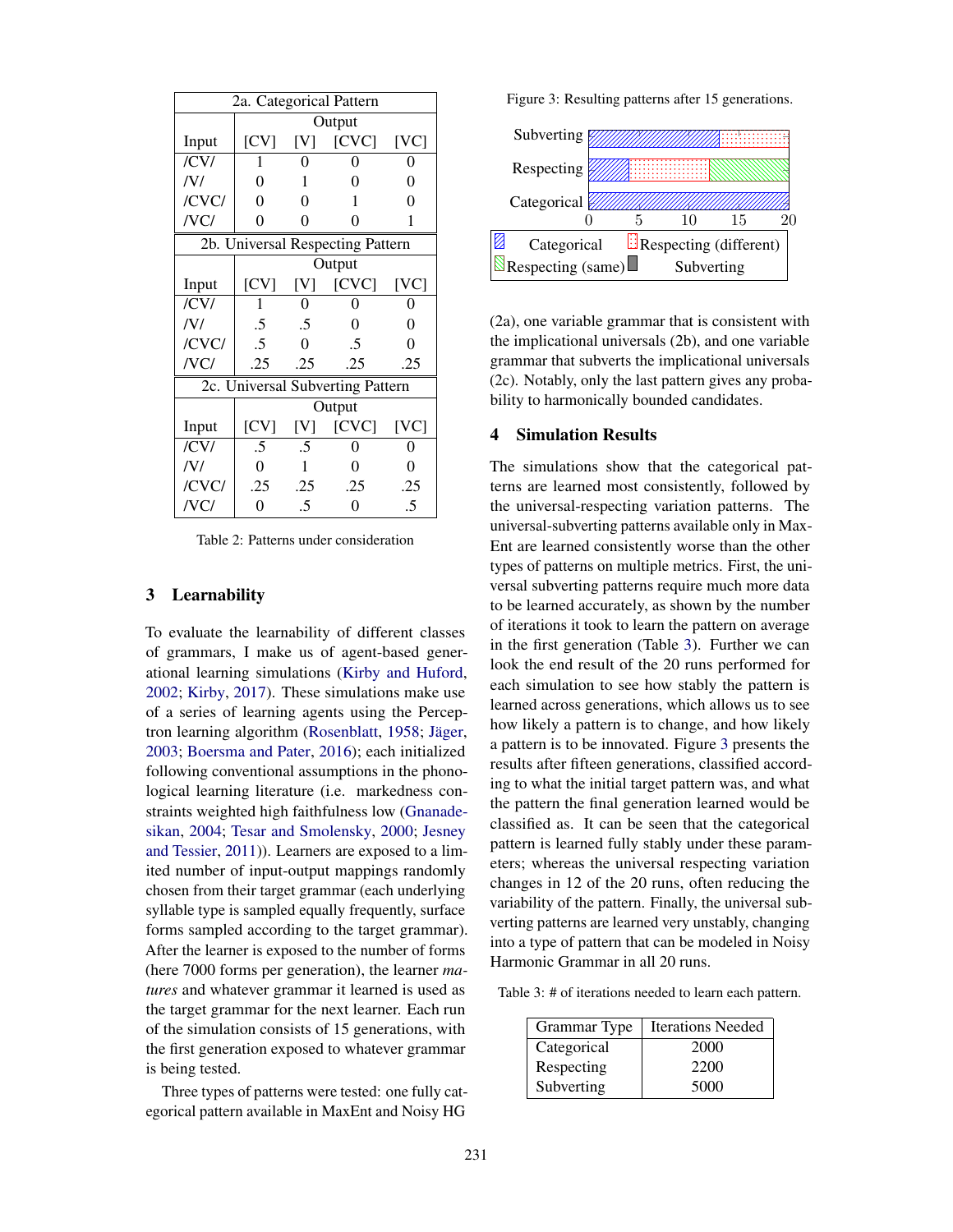Figure 4: 100 learners trained on normal variation with 60% coda deletion.



Figure 5: 100 learners trained on harmonically bounded variation with 40% onset deletion



## 5 Discussion

The universal-subverting patterns are harder to learn because it is necessary for the weights of some constraints to approach zero, rather than simply becoming lower or higher than some conflicting constraint. In this case, the only evidence that would force a constraint close to zero is from observing harmonically bounded candidates in the target grammar. The difficulty learners have learning typology subverting patterns is due to the convergence properties of online MaxEnt learner that restrict constraint weights to non-negative numbers. While this learning algorithm is weakly convergent (Fischer, 2005), I show that the expected weighting of a learner upon convergence differs from the target weighting substantially more when that target weighting has constraint weights close to zero—a necessary property of typology subverting variation patterns, but not typology respecting variation.

When learning a variable pattern, individual learners do not ever stop updating, because even if the learner and teacher have the same grammar, errors still occur. Each individual learner ends up oscillating around the target pattern. When this variation is symmetrical, the average across many learners converges to the target pattern. However, when the target pattern requires a constraint being weighted particularly close to zero, learners oscillate asymmetrically—some learners

This learning bias is of a stronger sort than many considered in the learning literature, rather than simply requiring more time to converge, learners trained on typology subverting patterns converge on a grammar different from the target grammar. To demonstrate a basic example of how the learning algorithm converges more accurately to normal variation than harmonically bounded variation, I

ran 100 learners on two variable patterns. In the normal variation pattern, onset consonants neither epenthesized or deleted (100% faithful) and coda consonants deleted 60% of the time. In the harmonically bounded variation pattern, coda consonants deleted categorically, but onsets deleted 40% of the time. Each simulation ran according to the parameters of the above simulations. Figures 4 and 5 show the results of these simulations. The dark black line represents the average probability of the target variable mapping across all 100 learners, whereas the lighter green lines represent each individual run. The dashed gray line shows the target probability of the mapping. In normal variation (Figure 5), the learners oscillate symmetrically around the target pattern, with the average staying very close to the target probability. In harmonically bounded variation (Figure 6), the average remains notably above the target probability. Harmonically bounded variation acts differently because learners cannot oscillate symmetrically around the target pattern—learners assigning less probability to the target mapping end up "bouncing" off of a wall, because the harmonically bounded CV→V mapping can never receive more than 50% because constraint weights must remain nonnegative.

If phonological learners are biased against assigning probability to harmonically bounded candidates even when weightings exist in MaxEnt that assign probability to them, a major source of typological difference between MaxEnt and Noisy HG appears to be less significant. Future work will investigate the other geometrical regions of difference between MaxEnt and Noisy HG, and explore whether they also require very low constraint weights that are difficult to learn.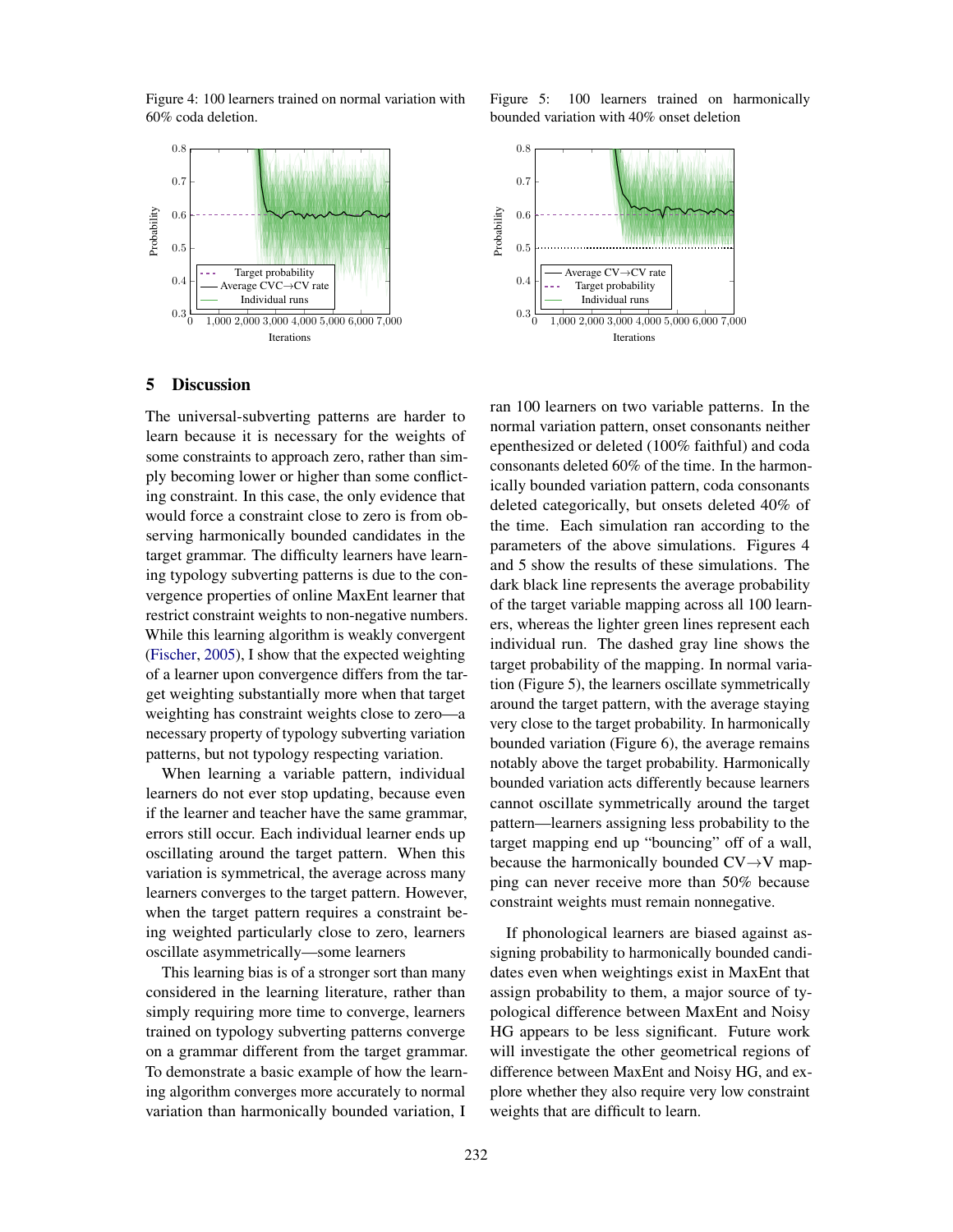## Acknowledgments

Thanks to Karen Jesney, Caitlin Smith, Rachel Walker and audiences at USC's PhonLunch, AMP 2019, and University of Michigan's Phondi meetings for comments on this project.

#### References

- Alfred V. Aho and Jeffrey D. Ullman. 1972. *The Theory of Parsing, Translation and Compiling*, volume 1. Prentice-Hall, Englewood Cliffs, NJ.
- American Psychological Association. 1983. *Publications Manual*. American Psychological Association, Washington, DC.
- Rie Kubota Ando and Tong Zhang. 2005. A framework for learning predictive structures from multiple tasks and unlabeled data. *Journal of Machine Learning Research*, 6:1817–1853.
- Galen Andrew and Jianfeng Gao. 2007. Scalable training of L1-regularized log-linear models. In *Proceedings of the 24th International Conference on Machine Learning*, pages 33–40.
- Arto Anttila and Giorgio Magri. 2018. Does maxent overgenerate? implicational universals in maximum entropy grammar. In *Proceedings of the 2017 Annual Meeting on Phonology*. Linguistics Society of America.
- Paul Boersma and Joe Pater. 2016. Convergence properties of a gradual learning algorithm for Harmonic Grammar. In John J. McCarthy and Joe Pater, editors, *Harmonic Grammar and Harmonic Serialism*. Equinox.
- Benjamin Börschinger and Mark Johnson. 2011. A particle filter algorithm for Bayesian wordsegmentation. In *Proceedings of the Australasian Language Technology Association Workshop 2011*, pages 10– 18, Canberra, Australia.
- Ashok K. Chandra, Dexter C. Kozen, and Larry J. Stockmeyer. 1981. Alternation. *Journal of the Association for Computing Machinery*, 28(1):114–133.
- Markus Fischer. 2005. A Robbins-Monro type learning algorithm for an entropy maximizing version of stochastic optimality theory. Master's thesis, Humboldt University, Berlin.
- Amalia Gnanadesikan. 2004. Markedness and faithfulness in child phonology [ROA-67]. In René Kager, Joe Pater, and Wim Zonneveld, editors, *Fixing Priorities: Constraints in Phonological Acquisition*, pages 73–108. Cambridge University Press, Cambridge.
- Sharon Goldwater and Mark Johnson. 2003. Learning OT constraint rankings using a Maximum Entropy model. In *Proceedings of the Workshop on Variation within Optimality Theory*. Stockholm University.
- James Goodman, Andreas Vlachos, and Jason Naradowsky. 2016. Noise reduction and targeted exploration in imitation learning for abstract meaning representation parsing. In *Proceedings of the 54th Annual Meeting of the Association for Computational Linguistics (Volume 1: Long Papers)*, pages 1– 11, Berlin, Germany. Association for Computational Linguistics.
- Dan Gusfield. 1997. *Algorithms on Strings, Trees and Sequences*. Cambridge University Press, Cambridge, UK.
- Mary Harper. 2014. Learning from 26 languages: Program management and science in the babel program. In *Proceedings of COLING 2014, the 25th International Conference on Computational Linguistics: Technical Papers*, page 1, Dublin, Ireland. Dublin City University and Association for Computational Linguistics.
- Bruce Hayes. 2017. Varieties of noisy harmonic grammar. In *Proceedings of the 2016 Annual Meeting on Phonology*, Washington, DC. Linguistics Society of America.
- Coral Hughto. 2019. *Emergent Typological Effects of Agent-based learning models in Maximum Entropy Grammar*. Ph.D. thesis, University of Massachusetts Amherst.
- Gerhard Jäger. 2003. Learning constraint subhierarchies: the bidirectional gradual learning algorithm. In Henk Zeevat and Reinhard Blutner, editors, *Optimality Theory and pragmatics*, pages 251–287. Palgrave Macmillan, Basingstoke.
- Karen Jesney. 2007. The locus of variation in weighted constraint grammars. Handout for poster presented at the Workshop on Variation, Gradience and Frequency in Phonology, Stanford University.
- Karen Jesney and Anne-Michelle Tessier. 2011. Biases in harmonic grammar: The road to restrictive learning. *Natural Language & Linguistic Theory*, 29.
- Simon Kirby. 2017. Culture and biology in the origins of linguistic structure. *Psychonomic Bulletin and Review*, 24:118–137.
- Simon Kirby and James Huford. 2002. The emergence of linguistic structure: An overview of the iterated learning model. In A Cangelosi and D. Parisi, editors, *Simulating the Evolution of Language*, chapter 6, pages 121–148. Springer Verlag, London.
- Giorgio Magri. 2018. Implicational universals in stochastic constraint-based phonology implicational universals in stochastic constraint-based phonology implicational universals in stochastic constraintbased phonology. In *Proceedings of the 2018 Conference on Empirical Methods in Natural Language Processing*.
- Charlie O'Hara. 2021. *Soft Biases in Phonology: Learnability meets grammar*. Ph.D. thesis, University of Southern California.